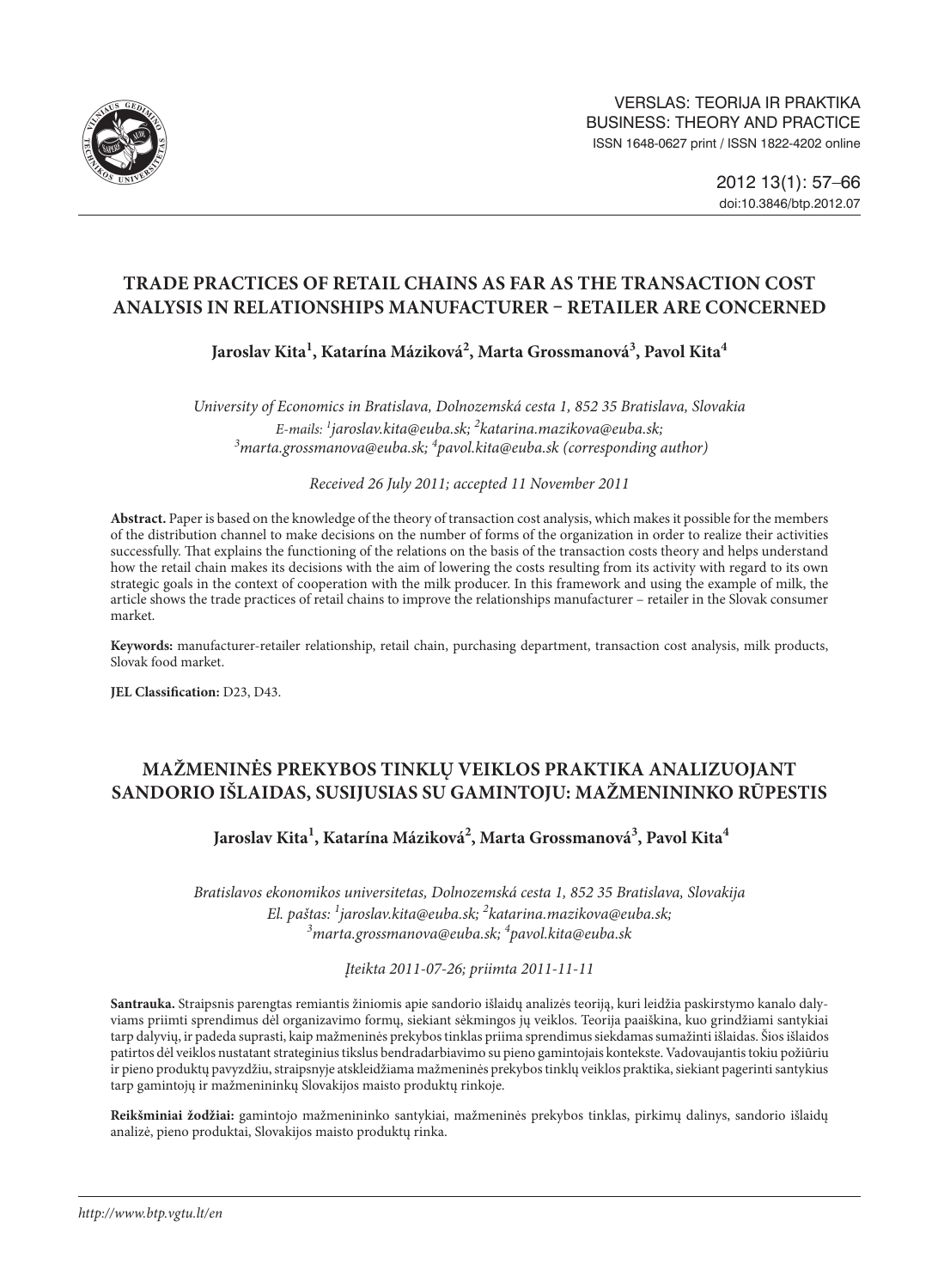### **1. Introduction**

The present situation of the relations between the Slovak producers of food products and retailers can be characterized from two points of view. The first one is related to the situation of farmers in the Slovak economy, which is connected with the decline of the share of agriculture in creation of GNP, intensive competition in this sector, low efficiency of enterprises, obsolete technical equipment, problematic allocation of subsidies, non-functioning of the market with soil, unsettled ownership relations, and the like (Grznár *et al.* 2009). The second one fastens on to the first one and describes the situation of the retailers in negotiating the purchase of milk with their suppliers more in detail. The retailers face the surplus of food products as the farmers are not able to export the products produced and at the same time they face the offer of cheaper products by foreign producers which results in an extensive import. Moreover, their situation is complicated by such factors as rapid changes in weather, low trust in the future of agricultural policy in the European Union, irregularities in consumption of agricultural products by consumers as well as the growth of costs, which results in market instability. These obstacles make the retail chains in their negotiations with their suppliers use different practices with the aim of ensuring the functioning of distribution channel. This is connected with a generally known problem of service charges, which the retailer grants the supplier (e.g. listing prices, backbuying of the unsold goods at the same price, high penalties in the case of delayed deliveries, growth rebates, and the like), or sharing the costs and risks needed to develop new products and markets (e.g. leaflet promotion and the like). This results in the conflict between the members of the distribution channel, i.e. the producer and retailer as the additional payments or the contractual penalties make the creation of the supplier's margin less transparent whilst this problem has not been properly analyzed so far.

Therefore the primary purpose of this article is to discuss the trade practices used by retail chains from the point of view of the possible solutions of conflicts between the members of the distribution channel, which have an influence on the selling prices for end users.

The paper explains the functioning of the relations on the basis of the transaction costs theory and helps understand how the retail chain makes its decisions with the aim of lowering the costs resulting from its activity with regard to its own strategic goals in the context of cooperation with the milk producer. The article is targeted at milk which is at present the main component of healthy catering and healthy nutrition. This fact is also taken into account by e.g. retail chain Tesco by promoting the milk sale in the milk vending machine network. We can say that in their strategies the retail chains are increasing their interest in milk with the aim of extending the possibilities of milk offer, which

makes this product a strategic priority within their assortment for many retail chains and at the same time they are trying to improve their market position within the healthy nutrition and support the local producers of milk (Sedlák, Kucejová 2010).

Using the example of milk being sold by the retail chains, the article shows the groundwork of the retail chains practices from the point of view of transaction cost analysis with the aim of improving the relations producer – retailer. The subject matter of the research is as follows:

- the theoretical aspects of transaction costs;
- the place of the purchasing department within the relations retailer-supplier from the point of view of transaction;
- the need to make use of the transaction costs theory in creation of new theoretical knowledge on the basis of analysis of present situation of the producer – retailer relations.

#### **2. Theoretical aspects of the transaction costs**

On the basis of different environmental factors which influence the relations between a producer and retailer in the purchase sphere, the retail chains carry out the activities for their better managing. These activities of chains can be explained on the basis of the approach based on the transaction cost theory and the vertical integration of R. Coase (Rindfleisch, Heide 1997). This theory is the subject matter of many applications with the aim of explaining the existence of different organizational forms related to two places of activity regulation: free market or hierarchical relation. A decision maker must make a compromise between the transactions which he/she makes and find a balance between those which give more advantages to prefer the market and those which give more advantages to prefer the integrated organization (hierarchical relations). There is a hierarchical relation because the orientation at the market can be costly for a decision maker and it causes transaction costs (costs connected with forming the adequate prices, costs connected with business negotiation, with concluding an agreement with other participants of the distribution channel, with control of agreements and the like). In other words, every activity exists due to the failure of another activity. The market and the hierarchical relation as the two places of the regulation of activates are connected with the mechanisms of coordination. The coordination function in the market is carried out by the price mechanism and within the hierarchical relation, it is the retail chain coordinator's authority which may be replenished by partnership and trust.

The works of O. E. Williamson (Heide 1994) have elaborated the R. Coase's proposals which are taking into consideration the costs in the relationship management and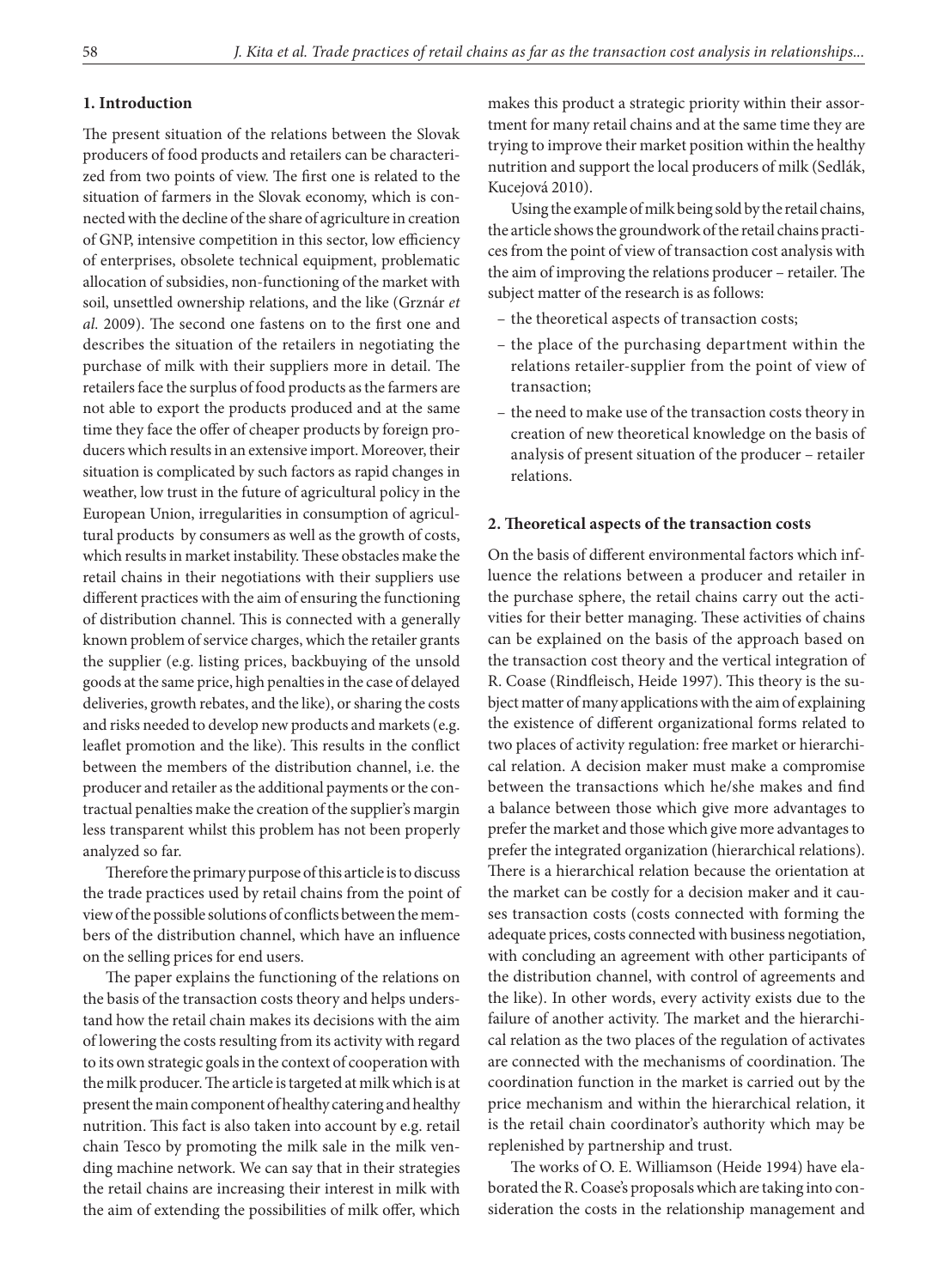the possibility of rise of occasional costs resulting from the wrong decisions made. The O. E.Williamson's approach is specified by micro analytical framework based on the interplay between two presumptions of human behavior, i.e. the limited rationality and the behavior targeted at seeking the opportunities and the two main characteristics of transaction, i.e. the information asymmetry and the socio-economic environment (Rosenbloom 1999).

The theory of transaction costs tries to explain the choice of the right partner of the distribution channel on the basis of the main principle, i.e. the minimization of costs which arise in the exchange within the retail chain. From this point of view the specific activities of the purchasing department of the relevant chain within cooperation with the producer point at different forms of distribution channels active in the Slovak consumer market. This makes us consider the retailer's power in his relation with producer, which results in the conflict and the protection strategies of producers in the distribution channel in creating and accommodating the value in their offer that results from the frequency of the transaction realizations. The above also explains the development of approaches such asthe management of product groups (category marketing) and trade marketing of producer (trade marketing) that emphasize the need of searching the cooperation aspect within the distribution channel while the retailer's success is presented as being dependent on suppliers because their marketing activities depend on the partner's contribution with the aim of creating a long-term relationship whilst the power is being substituted by trust and partnership. In the same way, the efficiency of the relevant distribution channel will depend on the abilities of a producer and retailer to equally share the costs of each activity connected with managing the distribution channel. This way the distribution can be defined as a source of lowering the costs by means of a common orientation at the consumer's requirements and at the same time the main approach to the creation of normative organization.

figure 1 illustrates the organization of relations in the distribution channel, either on the basis of market, i.e. the market exchange or on the basis of hierarchical relation which is represented by vertical integration.

figure 1 shows three situations of the producer-retailer relationship. The first situation presents the traditional model when a producer supplies a retailer with a product and decides the features and price of the product. This traditional model is characterized by the changing level of sale and creates conflicts between the producer and retailer as for the charges paid by a producer to a retailer. The second situation illustrates the model of cooperation relations between a retailer and producer. In this case, i.e. in the case of hybrid integration between a retailer and producer, the concept of product is a result of cooperation between a producer and retailer and indirectly influences also the basic producer.



*Source: our own procession of the issue*

**Fig. 1.** Different situations of organization of the distribution channel between the producer and retailer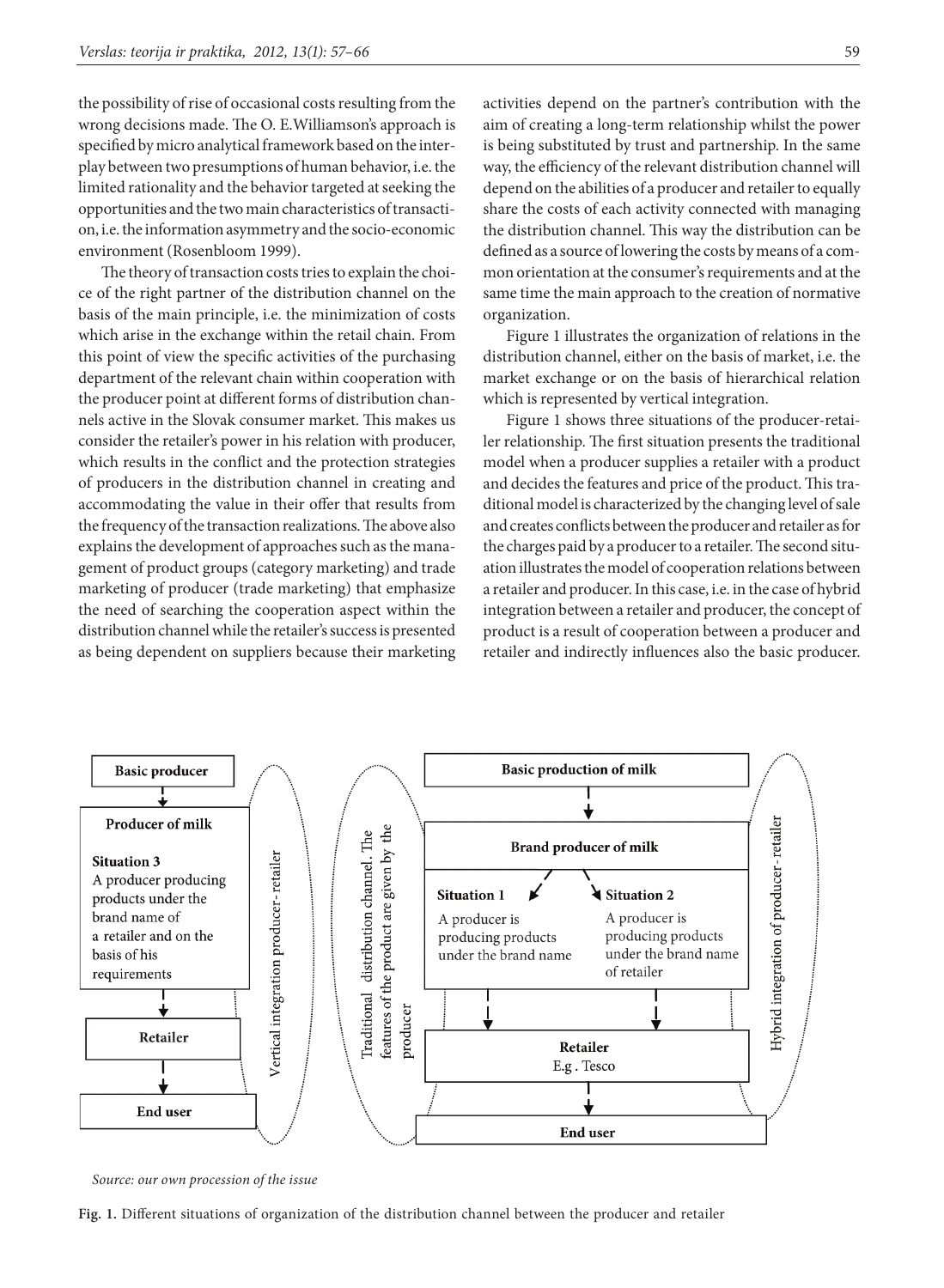The producer accepts the requirements of a retailer concerning the product and allows the retailer to be in charge of the sales. The third situation presents the case of vertical integration within which a retailer asks a producer to supply him with the goods according to his requirements whilst the transfer of information is made in a vertical way. Such a connection between a producer and retailer corresponds with the cooperation strict sense when the producer only meets the requirements of a retailer.

#### *The basic attributes of transaction costs*

Fastening on to the analysis of R. Coase, on the basis of considering the transaction costs O. E. Williamson is trying to answer the question: in which cases the company prefers market (agreement relations) and in which cases they prefer the hierarchical relation (integrated organization).

He differentiates between the following attributes of transaction between a producer and retailer: a conditional transaction attribute, which is given by the existence of a hierarchical relation and unconditional transaction attributes which are related to the specific assets, environment uncertainty and uncertainty in behavior.

The hierarchical relation is such an organization of activities which replaces the price system by a set of rules which are decreasing the risks connected with the human behavior. The task of internalization of activities within the hierarchical relation is not to eliminate the influence of the market but rather to modify its boundaries. The market and contractual transactions are being transformed to the managed transactions on the basis of the system of agreements between the members of integrated organization which leads e.g. to a consensus in creating the deliveries. The transaction organization costs within the hierarchical relation (control, coordination, supervision and the like) are lower than the profit which is caused by the internalization of activities within the chain (Anderson 1988).

Specific assets are related to the transferable and nontransferable assets, vicinity of production, specific human resources, brand name, customer loyalty, and the like (Baudry 1995). The owners of these assets are interested in continuing the relations for as long as possible because in majority of cases they can be applied only to a small extent. The contractual parties can take post contractual behavior orientated at seeking the opportunities and in some transactions they are able to profit from the given situation.

Environmental uncertainty in the sphere of transaction cost analysis is related to the unexpected changes in the circumstances connected with exchange. As for measuring, the environmental uncertainty seems to be the most problematic aspect of all attributes. There are two mutually competing points of view of management of activities. The most general one is the attitude of hold up, which emphasizes the

unpredictability of the character of external environment whilst the second one analyzes two aspects – the unpredictability and complexity of environment. This is connected with the environmental turbulence, i.e. its complexity and volatility as well as the threatening in the business sphere in individual markets. The term environmental uncertainty is also connected with the technological lagging behind or unexpected technological development. The environmental uncertainty cannot be understood only in a negative way because it also contributes to the creation of more perfect contractual relations between a producer and retailer. This effect is characterized by its dynamism and complexity in creation of different relation structures as far as the perception of environmental uncertainty by the managers of retailers and producers is concerned. The further indicators of environmental uncertainty are also the stock return and classification of the risk of the country as a symptom of unpredictability of situations in the market.

O. E. Williamson proves that they are independent attributes, i.e. the limited rationality and behavior of the market participants orientated at seeking the opportunities, which are affecting the contractual relation due to the uncertainty and complexity of market situations, information asymmetry and existence of specific activities. The managing of agreements between the members of the distribution channel can lead managers to the endeavour to limit the effects of imperfectness of market and get inclined to a more advantageous organization of transactions within the more hierarchical context. As a result, such a relation can be internalized to be protected against possible negative impacts of unconditional attributes of transaction.

Transaction cost analysis perceives the behavior uncertainty because it originates from the problems connected with monitoring the effectiveness of contractual parties of exchange. The term behavior uncertainty is a level of difficulty connected with the evaluation of effectiveness of a transaction realized by the partners. The behavior uncertainty results from:

- limited rationality,
- behavior focused on seeking opportunities,
- information asymmetry.

Limited rationality presumes that the decision makers do not have sufficient consideration abilities (neuropsychological limits), or are limited in their considering on the basis of limited information sources whilst not necessarily having even sufficient communication abilities (communication limits). The resulting reaction to the environmental uncertainty is conforming to the problem, i.e. amendment of agreements with regard to the change of situation in the market. For example, a retailer, due to his access in a price competitive fight with another retailer, must modify the prices of the products he sells. Then the agreement between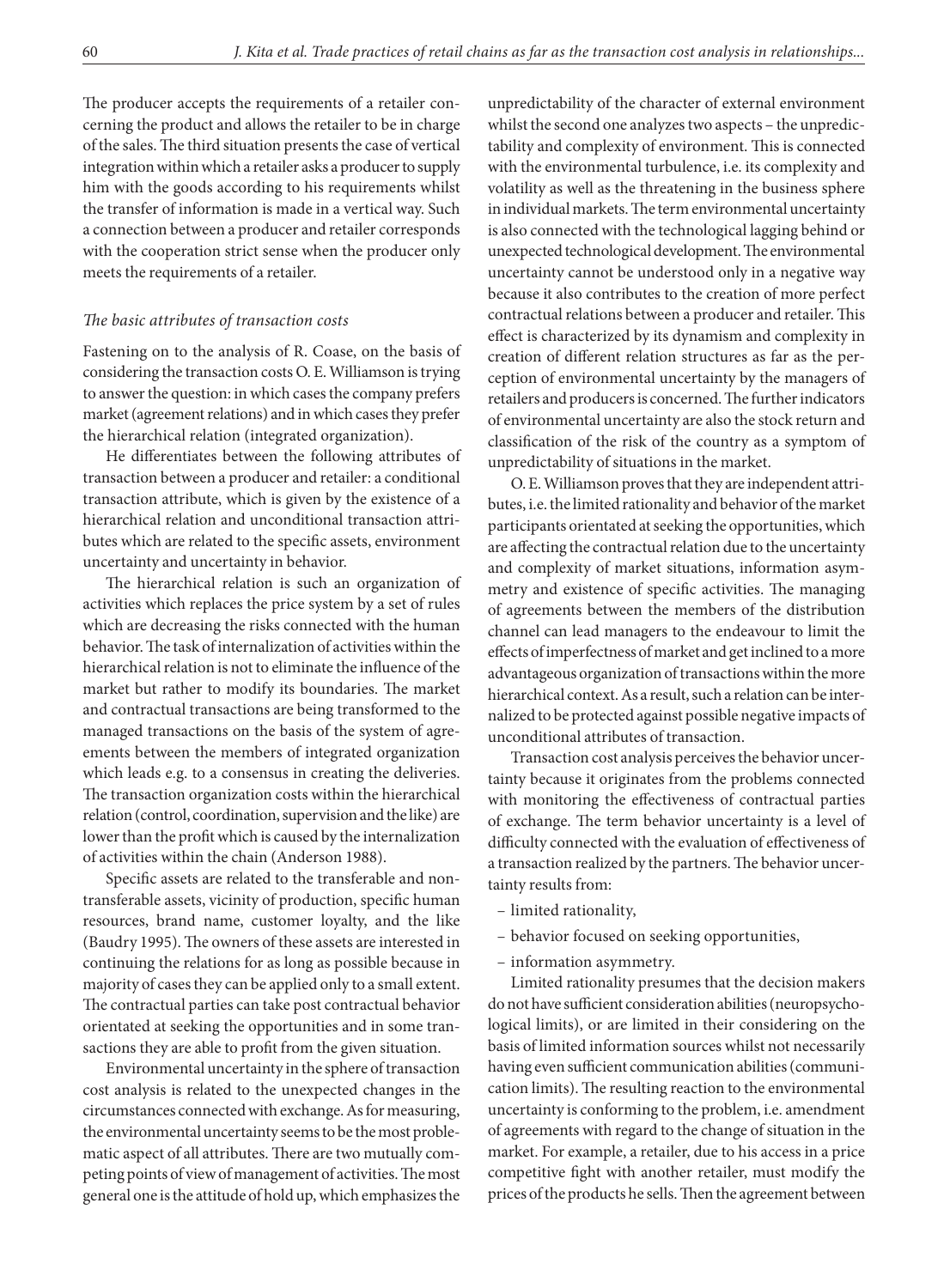him/her and his/her retailer must specify the afore required product features and the relating sale conditions which must be respected by the producer, and at the same time it must foresee the important transaction costs connected with continuation of the agreement. Due to the influence of behavior uncertainty, there is a problem of evaluation of the agreement which means the problem of control if the contractual parties have kept it.

The behavior focused on seeking opportunities is characterized by the lack of honesty of managers who can make use of aspecific situation in their favor. It results in the difficulty to recognize which partner is honest and which not. The behavior focused on seeking opportunities emphasizes the importance of specific assets which create contractual diversity of the subjects of the distribution channel. Their influence should create a protection against such behavior as the market competition is not sufficient to limit the behavior of this type.

In the information asymmetry, a retailer cannot differentiate the growth of costs connected with the unpredictable changes during the existence of the agreement (e.g. the increase in prices of raw materials input, wages, and the like) and decreasing the costs due to the supplier's effort and growth of his/her productivity. In connection with this, there is a morale risk which relates to the retailer's problems to recognize the development of total producer's costs at the time of negotiating the prices. According to the transaction cost theory it is necessary to avoid some transaction costs with the aim of their internalization within the hierarchical relationship.

## **3. The purchasing department as a place of origin and development of relations between a retailer and his/her supplier as regards the transaction costs**

The first purchasing departments were started by retailers in cooperation with the farmers growing fruits and vegetables in the nineties of the 20th century. Since then the purchasing departments have been an important part of organization which maintains the power relations in the distribution channel (Lessassy 2007), whilst in the case of some retail chains they ensure as much as 90% of products for the large surface outlets and the remaining 10% is left for the regional purchasing departments with the aim of conforming the offer to the characteristics of the region which the retail outlet is located in. The value of the volume of purchase which they ensure represents several milliards of euro. For the producers with a limited budget they are the partners with an agreement on a preliminary listing in the supply chain.

On the one hand the rise of purchasing departments is connected with the approach aimed at a higher accessibility of a product in the market, and on the other hand it is connected with the transformation of food wholesale trade which has focused on reviewing the costs related to the coordination of activity but also the flexibility of its accommodating to the character of distribution under the conditions of saturated market and intensive competition where the customer is characterized by an unpredictable behavior. In these conditions the perspectives which exceed the goal of lowering the costs and concentrate on the issue of cooperation in the distribution channel must be taken into consideration (Fig. 2).

The diagram says the distribution channel lies more and more on the system of common values, in which the hierarchical system of relationship can be replenished or substituted by partnership between aproducer and retailer. It results from a mutual reciprocity and responsibility of individual members of distribution for their roles fulfilled by them. This perspective is strengthened by a suggestion to create channels taking into consideration the creation of value for customers. At the same time there are the processes of specialization, learning and development of interorganisational competences which help understand these transaction costs from the point of view of dynamics of cooperation within the distribution of consumer goods.

The retrospective analysis of the cases of the retail chain Tesco which is the strongest retail chain having almost 16% of the market (Sedlák, Kucejová 2010) makes it possible to illustrate the producer – retailer relations. The above mentioned retail chain is an example of a retailer whose relations with producers in the Slovak market belong to the most monitored and acute ones. The basis for analysis is also the published information on the communication of the chain Tesco with the public, the resources of the Ministry of Agriculture of the Slovak Republic, The Slovak Agricultural and Food Chamber, which replenish the context of the producer - retailer relations.

The selection of application to the case of milk can be reasoned by the specific situation in the Slovak market characterized by surplus of this product. The average price of bulk purchase of fresh cow milk by the manufacturer from the basic producer in February 2010 was 0.27 €/kg excluding VAT (Májek 2010). The average price of bulk purchase in the year 2009 was 0.209 €/kg excluding VAT (Kakulík 2009), being the lowest in the European Union which adds to the conflicts between the basic producers, producers of milk and retailers. The development of the milk price in the near future is presumed to stagnate.

### **4. The use of the transaction cost theory in creation of new theoretical knowledge on the basis of analysis of the present situation in the producer – retailer relations**

The transaction cost theory is a suitable instrument for explaining the retailer – producer relations in the consumer goods market. On the one hand the transaction costs result from the human factor (opportunism in transactions,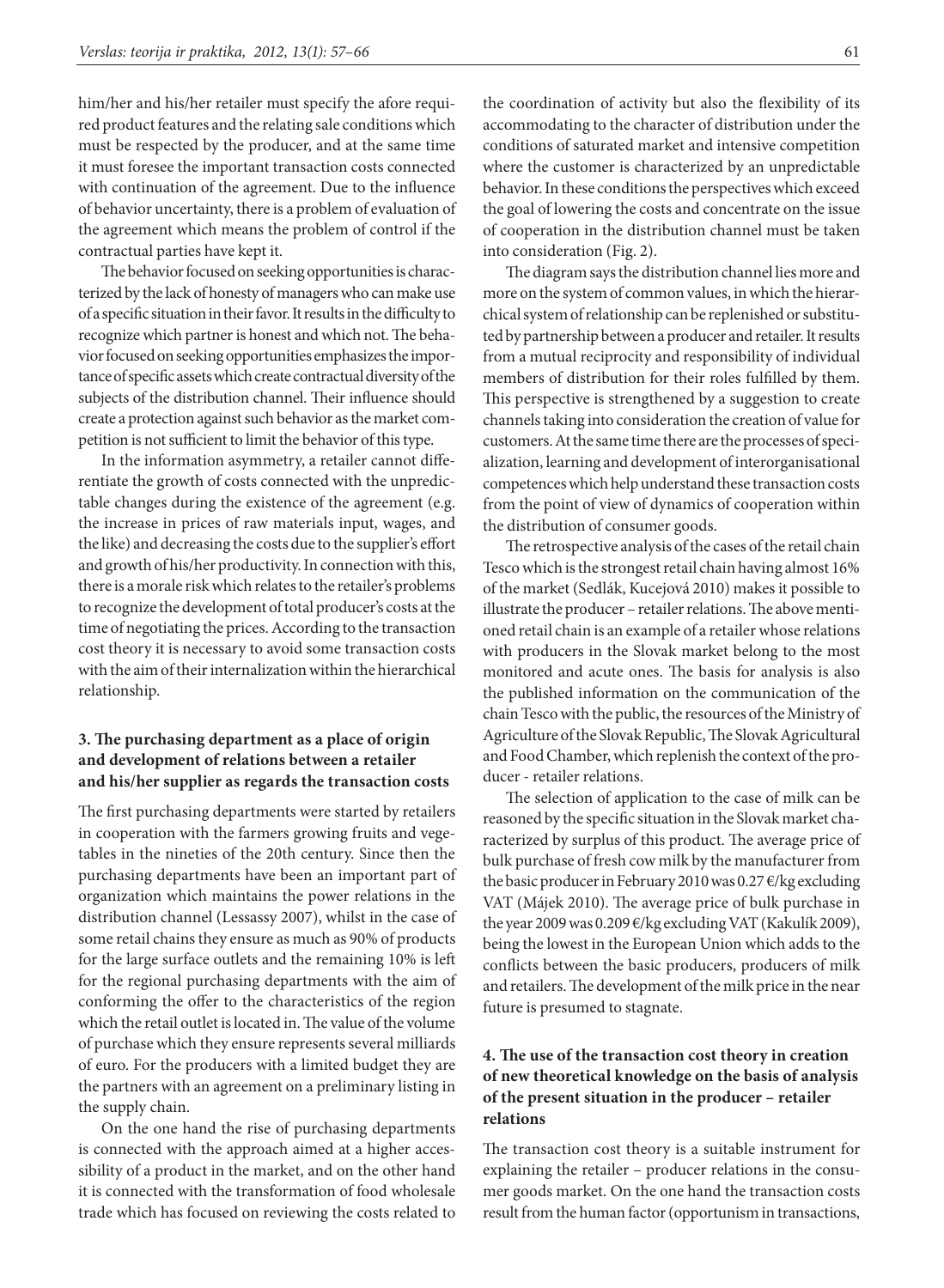

*Resource: Lessassy, L. Pratiques des filières en grande distribution: une analyse par la théorie de transaction, Décisions Marketing [Marketing decisions] 15(46): 77–89 and our own processing of the issue*

**Fig. 2.** The transaction cost theory and its role in creating the purchasing department within the distribution channel

information asymmetry and limited rationality), and on the other hand they are connected with the market environment of an enterprise (uncertainty, specific character of assets, frequency of transactions) (Anderson 1988).

### *The risks resulting from the environment of transactions between the milk producers and retail chains*

The overproduction and instability of the market cause the repeated crisis situations between the local milk producers and retailers. The oligopolistic character of the Slovak consumer market, where there is only a small number of institutions, i.e. retail chains, creates a risk of uncompetitiveness of the milk market. The small producers who have bad experience in delivering to the large floor outlets are reasoning with the high rebates they have to commit themselves to. These results in a minimum margin on the sales of milk by the basic producer to the milk processor, which is reflected either in his/her refusal to produce milk or to sell it at the price not reaching the effectiveness threshold. The records on the sales of milk of the period of February and March 2010 (Májek 2010) show that the large floor outlets sell milk to the end user at the price of e.g.  $0.50 \in$  (Fig. 3), which is, as far asthe basic consumer is concerned, 2.39 times higher than the price of the milk sold to the milk manufacturer, i.e. 0.209  $\epsilon$ . As far as the milk manufacturer is concerned the situation becomes even more complicated, because if the first delivery is realized at the price agreed on, as e.g. 0.36 €, further deliveries are realized under the conditions when the purchasing departments are repeatedly trying to negotiate lower prices due to the requirements to pay the growth or logistic bonuses and the like. At the same time, in the situation when the milk does not sell as anticipated or in the quantities stated, the retail chains do not hesitate to turn to the supplier to recompense them for the lost profit on the quantity of products unsold (Sedlák, Kucejová 2010). This means that they are automatically made to lower the price of their products. These risks can be seen mainly in the cooperation with the producers who do not sell their products under the brand name of the retailer.

Similarly, the agreements between a producer and retailer do not allow foreseeing all possible situations which may occur, such as a surprising increase of demand, cheaper imports, the season, and the like. Similarly a retailer may be surprised by willful decisions of a producer which contradict with their mutual agreement. This concerns especially the producers who sell the product known and popular among end users. E.g. there is a conflict between Tesco and Coca-Cola as the products of a known producer were excluded from the assortment of the chain as the chain Tesco was buying more expensive products of aknown drink producer than the chain Carrefour products (Pravda 2006). This fact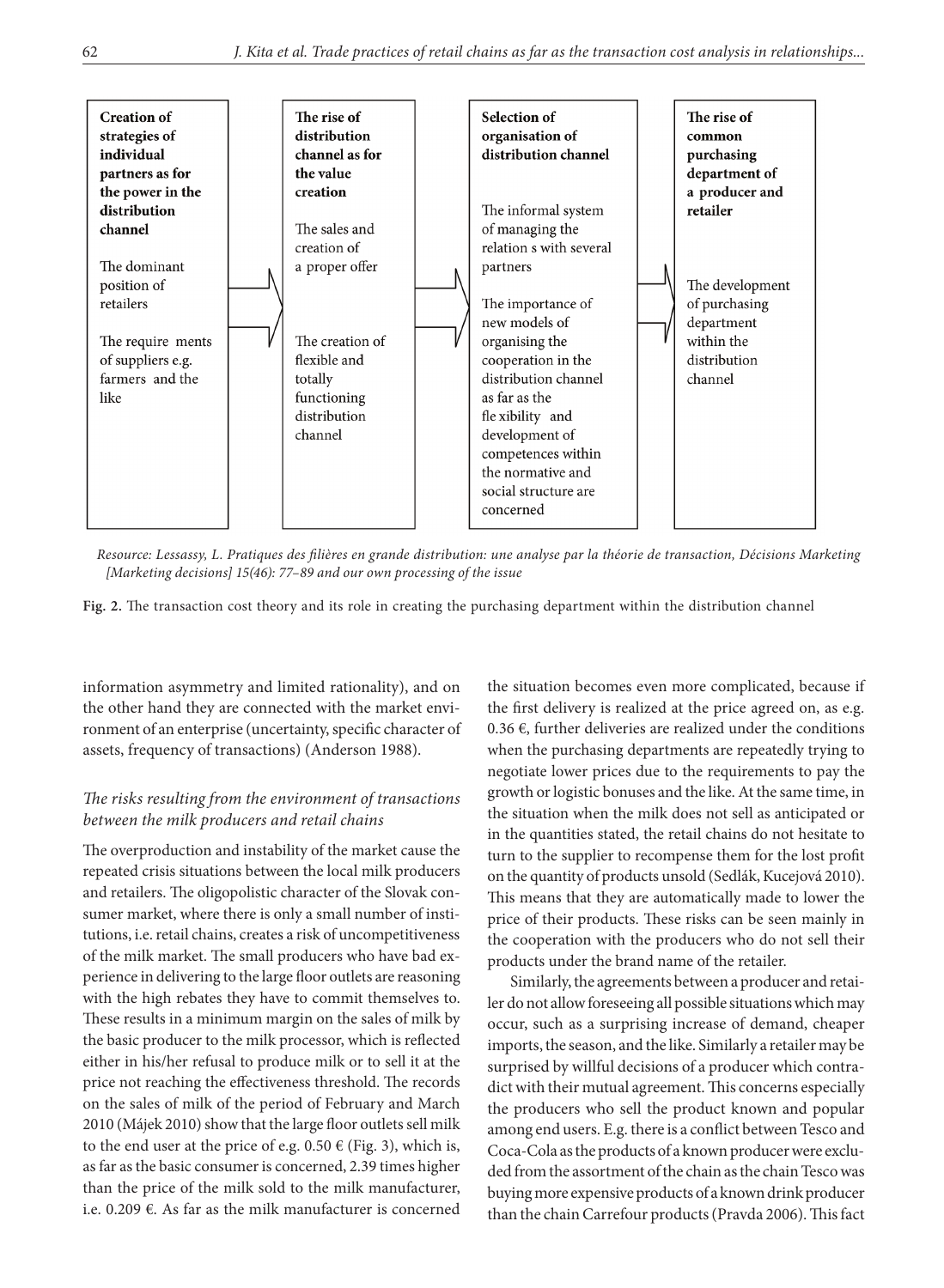#### Distribution costs of the chain

The buying price of 11 of milk is 0.209  $\epsilon$  by the producer The operating costs of the outlet: utilities, cleaning, supplementing the goods-0.12  $\epsilon$ Gross margin-0.092  $\epsilon$ VAT of 19 % is 0.008  $\epsilon$ 

#### Distribution costs of producer

The transport costs to the warehouses of the retail chain-0.008 € The costs of taking over the goods to the warehouse, warehousing and transfer to the outlet-0.006  $\epsilon$ The charges of placement in the department: taking over and placement in the department-0.02  $\epsilon$ Contributions to the operation of the outlet: electricity, cleaning, supplementing the goods are 0.12  $\epsilon$ 

The charges of non saled goods after expiration-0.007  $\epsilon$ 

#### Transaction costs arising for both partners

Creating values between a producer and retailer, i.e. the time and means related to the negotiation Checking the agreements

 $=$ 

 $\ddot{}$ 

#### Selling price per 1l of milk to the end users in the chain outlets 0.50  $\epsilon$

*Resource: our own processing of the issue*

**Fig. 3.** The illustration example of forming the price per 1 *l* of milk for the end user

results in other consequences for both partners such as e.g. the problems in communication, lower trust, the differences between the requirements for the product quality and the real features of the product, breaking agreements which may lead to tremendous changes in prices and finally to the fear of placing another order by a retailer.

## *Making the purchasing department taking part in the negotiations with a producer aimed at lowering the chain costs trying to reach the minimum price*

The knowledge of the milk production process makes it possible for retailers to decrease the distribution costs. At the same time the transaction costs connected with creating and control of agreements with the producer are getting lower.

If the process of forming the price of milk is analyzed from the point of view of accounting, all facts which have influence on the total selling price must be taken into consideration. As far as the producer is concerned the milk represents the inventory of own production which is created by own activity in the process of production. It means that on the basis of the Act No. 431/2002 Coll. as amended the producer must price the inventory of own production by a specific evaluating value –own costs. Thus the result of evaluating is the inventory evaluating itself, i.e. the quantification of the value of inventory. In addition to the profit, the price of milk includes the production costs of the milk

producer which is a money form of expression of consumption of the production factors needed to produce milk.

Example 1 documents that the transaction costs are not included in the selling price of the end user as they arise in the process of other activities of both partners. In the same way we can follow the producer's distribution costs which he/she carries as the costs and they are related to his/her sales activity. These are the costs which are needed to sell his/her products or for the retail chain to be able to sell them to the end user at competitive prices. Even when a milk producer buys fresh milk from the basic manufacturer at 0.209 €, he is made to sell his/her products at the minimum prices. That is why the milk producers who cooperate with the purchasing department of the chain require the selling price to be adequate to the value of the product.

When calculating the price of milk a producer must take into account all direct costs, indirect costs and profit. Calculating the cost this way it is possible to monitor the costs from different aspects as e.g. by the sorts, by the items of the calculating formula, by the place of origin, by the responsibility. For correct and complete calculating the cost for production of milk, the cost accounting uses a calculation formula which consists of several items: direct costs (direct material, direct wages, other direct costs) and overheads (production overheads, administration overheads, sales overheads). Adding the profit, the accounting entity can calculate the selling price per unit of milk.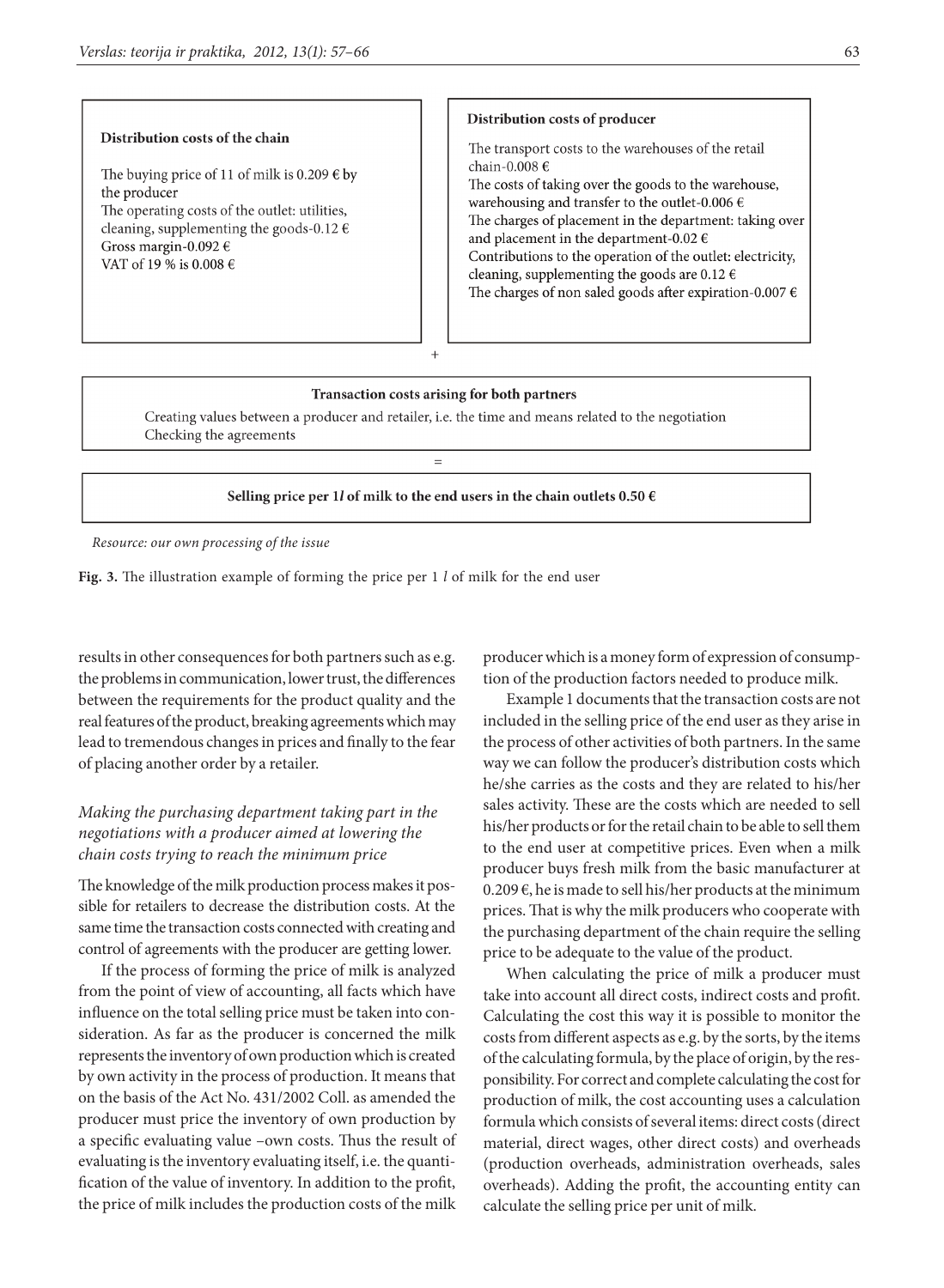The costs of the accounting entity arising in connection with production of milk are of the character of variable costs or fixed costs. Fixed costs are relatively permanent even when the volume of milk production is changing (i.e. they are remaining of the absolute value – e.g. depreciation of buildings and production equipment is the same regardless the number of the units of milk produced). Variable costs are changing with regard to the volume of the milk produced as their accounting entity can calculate them per milk unit. The higher the volume of milk, the higher the amount of variable costs (direct material, direct wages) of the accounting entity.

The above mentioned shows more facts which the milk producer must take into account when forming the selling price of milk:

- 1. Direct costs of milk production must be included in the selling price. The direct costs are the packaging material and other material (food hydrogen peroxide, oil units and the like). It would not be possible to produce milk without these basic preconditions.
- 2. Direct wages of employees.
- 3. Other direct costs such as the costs of chemical analyses and analyses of the samples of the milk produced, and the like. These costs arise for the milk producer in connection with the process of milk production, therefore it is necessary to take them into account in the calculating formula.
- 4. Production overheads which are the costs necessary for a producer to be able to ensure the conditions suitable for the production process.

There is a question why a producer forms the selling price which is under the level of own costs?

One solution may be the subsidy by the government to cover the part of the costs which will result in the fact that the producer will not require the compensation of these costs by his/her buyers. Another possibility is that the producer has not deliberately included all his/her cost in the selling price and he/she deliberately gives up its compensation by the buyers. But from the long-term aspect this approach is economically liquidating (provided the milk producer does not use illegal financial sources). At the same time the producer does not keep the law on accounting which gives an exact defection of the cost. This means that evaluating the inventory of one's own production at the level of the cost is the right procedure which cannot be challenged by any arguments.

Another fact which must be taken into account is financing the milk producers' activities. It is a fact that most producers finance their activities using external resources paying no interest. The interest on credit is not included in the evaluation of the milk produced, even though in principle it is the cost caused directly by the production process (a producer would not draw the credit if he/she did not need to finance the milk production). Thus if the retail chains are active in influencing the level of selling price of milk it is really a symptom of a bad and unsound business environment which has nothing to do with the market economy.

At the same time a milk producer must take into account the situation in the market – the demand for milk, development of prices, and the like. He must also take this information into consideration in accounting to make his/her financial situation real. There may be a question how the accounting entity can express an anticipated decline of the consumers' demand for milk that may have an enormous influence upon the financial situation of the milk producer. In accounting the accounting entity carries the decline of the use value of the equity in the form of provisions debiting the cost account. A decreased demand for milk has an influence upon the change of price – it causes a temporary decline of the price of milk produced. Thus the accounting entity carries the costs which directly influence the financial result – this being anegative influence. If, in the next period, the price of milk is increased, the accounting entity can stop the provision, which means that the influence upon the financial result will be positive.

As far as the present producer – retailer relations are concerned, a retailer is trying to pay an excess value, which would recompense the price movement and the Endeavour of a producer to make a high quality product that, with regard to the yearly volume of purchase, would be always profitable keeping the prices agree upon. And this is possible due to the control of transactions.

Keeping the minimum price for the end user makes it possible for a retailer also to decrease the maintenance costs of contractual producers, who offer the possibility of realizing the activities necessary for the management of such an assortment as e.g. sales promotion, merchandising, education of consumers, and the like with the aim of better accommodating to the local specific features of the market.

The Table presents some solutions provided by the purchasing departments with regard to the market risks.

### *Obstacles resulting from transaction costs*

The global competition and maturity of the Slovak market are substantially increasing the competitive conditions in the food market. Even though in the nineties of the 20th century when creating the purchasing departments the main interests of retailers were focused on the quantity of products and optimizing the logistic costs, at present other interests are being pushed forward which seem to be much more important in solving the problem of stagnation in the sales of food products. These interests can also be seen with competitors as far asthe price and concentration of leaders in the distribution are concerned. New strategies have been reflected in the differentiation of a retailer, development of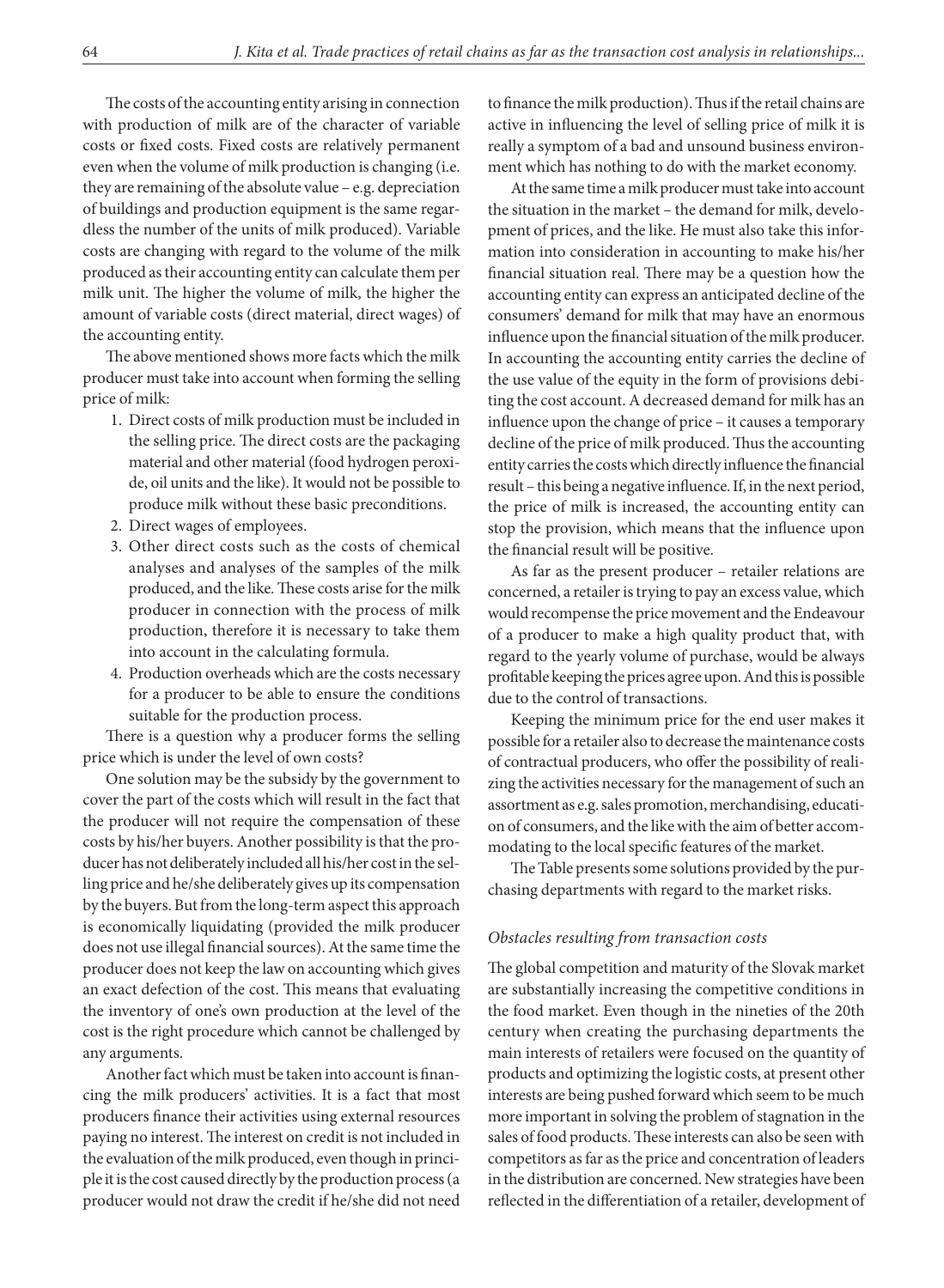| The risk existing in the market                   | Purchasing departments of retail chains are providing solutions of risks      |
|---------------------------------------------------|-------------------------------------------------------------------------------|
| Difficulty in forming the market price            | Process of allocation of internalized resources. A retailer is making remedy  |
|                                                   | via control                                                                   |
| Costs to manage a dyadic relation resulting       | Rise of a structured system of communication and a hierarchical system in     |
| from its centralization as far as the retailer is | the price decision making                                                     |
| concerned                                         |                                                                               |
| Opportunistic behavior of producers               | Guarantee of a minimum price                                                  |
| Risk of manipulating the information:             | Optimizing the product flows                                                  |
| deceiving, loss of competitiveness, loss of value | Decentralization of supplying                                                 |
|                                                   | Regional product management                                                   |
|                                                   | Reducing the large number of intermediaries with the aim of switching         |
|                                                   | from several independent suppliers (long indirect distribution channels) to   |
|                                                   | a group of contractual producers with a retailer (short indirect distribution |
|                                                   | channels)                                                                     |
| Limited rationality                               | Arranging exchange of information and trust between the partners              |

**Table.** The solutions provided by the purchasing departments with regard to the market risks

*Resource: Rindfleisch, A.; Heide, J. B. Transaction cost analysis: past, present, and future application, Journal of Marketing 61(3): 30–54. Siguaw et al. Effects of supplier market orientation on retailer market orientation and the channel relationship: the retailer perspective, Journal of Marketing 62(2): 99–111 and our own processing*

distribution channels of discounters, and the like. In this market context it is the price level as a criterion of selecting the place of purchase by the final user which a retailer is trying to show his distinction by.

Another important phenomenon of the relations between a producer and retailer is also the Act No. 172/2008 Col. on inadequate conditions in business relations and on the amendment of the Act of the Slovak National Council No. 30/1992 Col. on the Slovak Agricultural and Food Chamber amended which is trying to modify the conditions of the business relation between a supplier and his/her buyer while their being economically dependent on each other. Its inaccuracy is causing conflicts in the interpretations of individual contractual parties as far as the financial settlements and explanation of inadequate conditions are concerned. This results in the fact that a retailer knows the ways how to manage deliveries with the aim of avoiding unpleasant conditions not to offend his/ her suppliers cooperating with the purchasing department. In the case of milk it is a situation when cheap fresh milk is purchased e.g. in Poland while being processed in Slovakia.

## *The duration of the life of agreements on partnership of a chain and a milk producer and the guarantee of the minimum price for the end user*

The problems connected with the present global economic crisis and the gradual revival of the economies of the countries in the world are also influencing duration of the life of the retailer – milk producer cooperation. The permanent character of production and the composition of milk are also creating an obstacle in seeking a long-term relationship between a purchasing department of the chain and a producer as there is a possibility of an easy replacement

of a supplier. The exact keeping the contractual commitments resulting from an agreement signed emphasizes the maturity of a producer in his/her cooperation with a retail chain. A producer that does not sell the products under the retailer's own brand name is a risk for a short-term cooperation and he/she is also out of the retailer's control.

The market variations make it difficult to keep the minimum selling price for the end user while respecting the minimum production price of a milk producer which is connected with maintaining the effectiveness of a producer. In the case of a sudden fall of price for the end user, if there is a mutual competition fight of retailers, they do not hesitate to ask their suppliers to decrease the selling prices, which may lead to lowering the quality by producers. This situation evokes the considerations about the real value of agricultural products which is often a source of conflicts between individual members of the distribution channels. Even though aretailer has an argument of acceptability of the market price by the end user, according to the consequences resulting for the basic producers and processors of milk, such a reasoning of a low price is not considered useful. If there exists amilk producer – retailer partnership, a retailer is aware of the fact that he/she is buying aproduct with aguarantee of the minimum price, whilst both partners remain competitive and the end users benefit from buying the milk for a sustainable minimum price.

### **5. Conclusion**

Thanks to the transaction cost theory the Endeavour to minimize costs makes it possible to understand the role of retail chains and their purchasing departments using different practices which, at first sight, seem to be hostile toward basic producers or milk producers but they have their